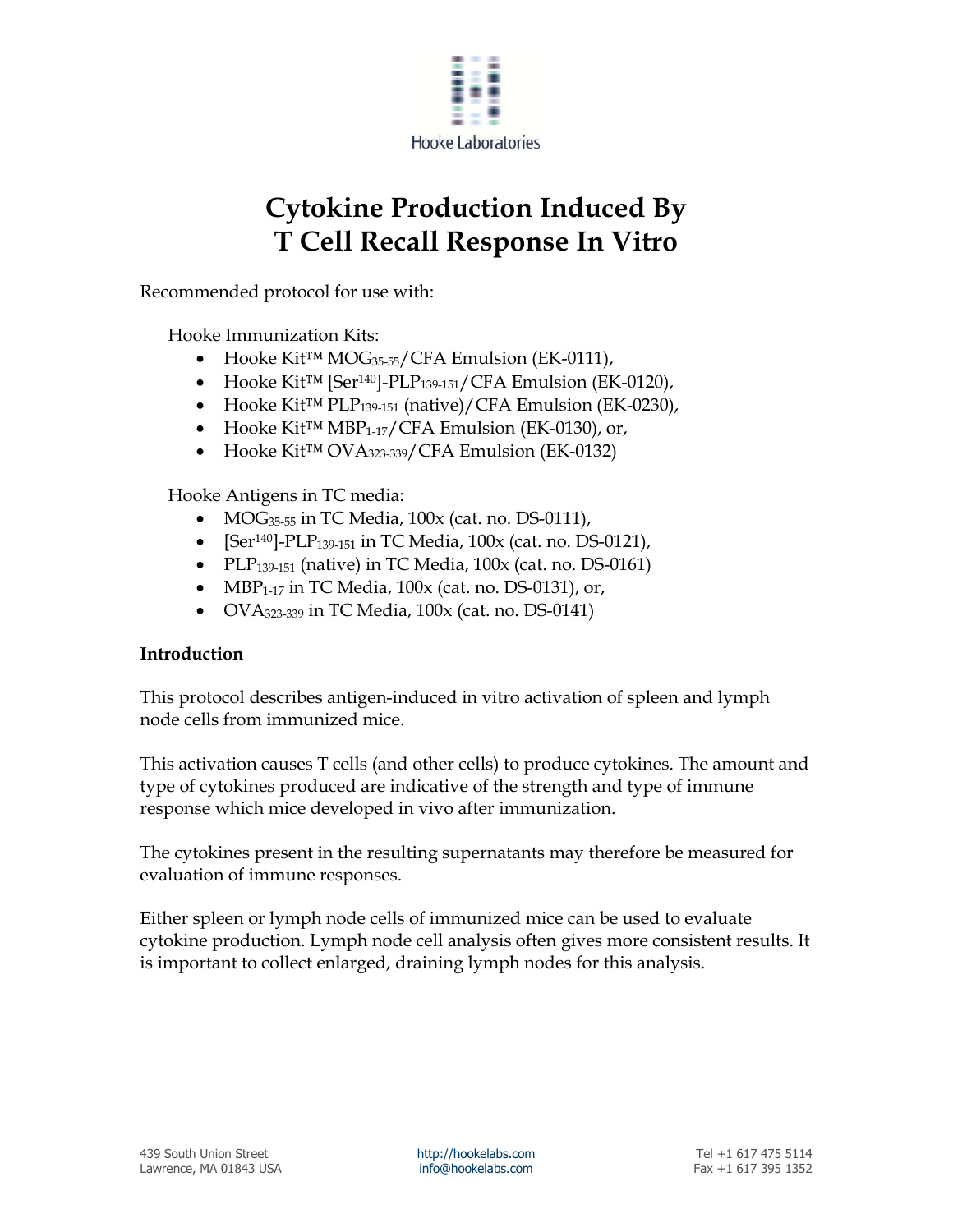## **Method overview**

Mice are immunized with antigen/CFA emulsion.

Ten (10) to fourteen (14) days later mice are then euthanized, spleens and/or lymph nodes collected, and cell suspensions are prepared.

Cells are plated with antigen into 96 well plates, cultured for approximately 3 days, and supernatants collected.

### **Materials needed**

| Hooke Immunization Kit(s)                                                        |  |  |  |
|----------------------------------------------------------------------------------|--|--|--|
| MOG <sub>35-55</sub> /CFA Emulsion (Hooke #EK-0111),                             |  |  |  |
| [Ser <sup>140</sup> ]-PLP <sub>139-151</sub> /CFA Emulsion (Hooke #EK-0120),     |  |  |  |
| MBP <sub>1-17</sub> /CFA Emulsion (Hooke #EK-0130),                              |  |  |  |
| OVA323-339/CFA Emulsion (Hooke #EK-0132), or,                                    |  |  |  |
| PLP <sub>139-151</sub> (native)/CFA Emulsion (Hooke #EK-0230)                    |  |  |  |
| Antigen in TC Media, 100x                                                        |  |  |  |
| MOG <sub>35-55</sub> in TC Media, 100x (Hooke #DS-0111),                         |  |  |  |
| [Ser <sup>140</sup> ]-PLP <sub>139-151</sub> in TC Media, 100x (Hooke #DS-0121), |  |  |  |
| MBP <sub>1-17</sub> in TC Media, 100x (Hooke #DS-0131),                          |  |  |  |
| OVA323-339 in TC Media, 100x (Hooke #DS-0141), or,                               |  |  |  |
| PLP <sub>139-151</sub> (native) in TC Media, 100x (Hooke #DS-0161)               |  |  |  |
| Fetal Bovine Serum for T cell culture                                            |  |  |  |
| Mice of suitable strain, age, and gender (see immunization kit for               |  |  |  |
| recommendation)                                                                  |  |  |  |
| 96-well tissue culture plates, flat bottom                                       |  |  |  |
| <b>RPMI 1640</b>                                                                 |  |  |  |
| 1 M HEPES (Life Technologies #15630080)                                          |  |  |  |
| L-Glutamine-Penicillin-Streptomycin solution (Sigma #G6784)                      |  |  |  |
| MEM Non-Essential Amino Acids, 100x (Life Technologies #11140-050)               |  |  |  |
| Sodium Pyruvate, 100 mM (Life Technologies #11360-070)                           |  |  |  |
| 2-Mercaptoethanol, 55 mM (Life Technologies #21985-023)                          |  |  |  |
| Red Blood Cell Lysing Buffer (Sigma #R7757)                                      |  |  |  |
| Trypan Blue solution (Sigma #T8154)                                              |  |  |  |
| 70% alcohol in spray bottle                                                      |  |  |  |
| 50 mL sterile polypropylene tubes                                                |  |  |  |
| 5 mL pipette                                                                     |  |  |  |
| Media bottles                                                                    |  |  |  |
| Petri dishes                                                                     |  |  |  |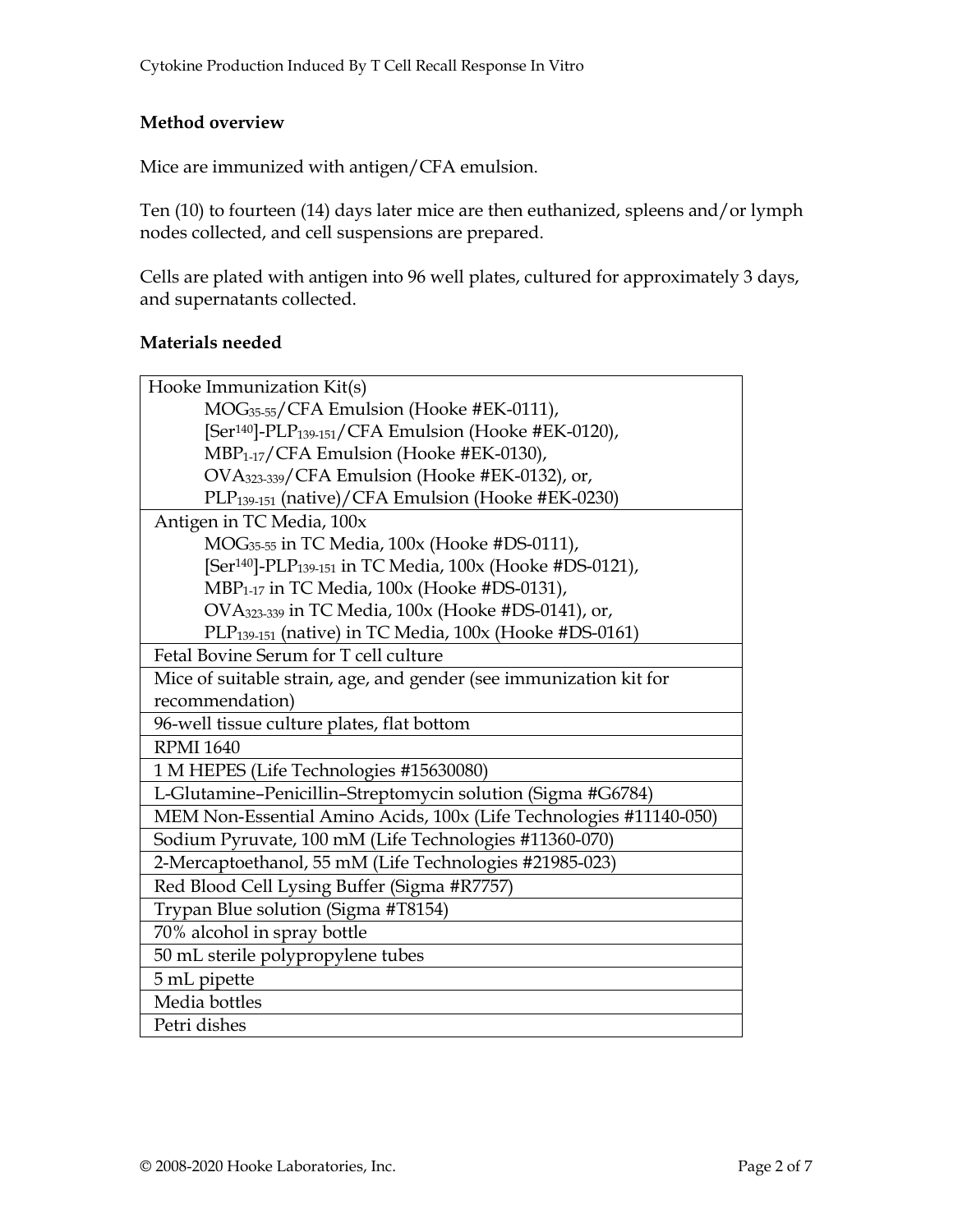## **Protocol**

#### *Acclimate and immunize mice*

- 1. Acclimate mice of suitable strain, age, and gender (see details of each immunization kit for recommendation) to your facility for at least 7 days before immunization.
- 2. Inject mice subcutaneously with antigen emulsified in CFA at two sites, either at the base of the tail, or in the lower back.

If injecting at the base of the tail, administer 0.05 mL on each side of the tail base, at the hairline (0.1 mL total).

If injecting in the lower back, administer 0.1 mL over each hip (0.2 mL total).

### *Media preparation and tissue harvest*

Tissues may be harvested any time after 7 days from immunization. We recommend tissue harvest 10 to 14 days after immunization (cells collected earlier than 7 days after immunization produce very little Th1 and Th17 cytokines).

Perform all cell preparations aseptically in a biosafety cabinet. Keep cells cold (0 to 4 °C). Use cold media and keep cells on ice when practical.

Any FBS lot may be used for wash media, but the quality of FBS for the tissue culture media is critical, as all FBS lots are not equally able to support cytokine production in T cell cultures.

Use a refrigerated centrifuge at 0 to 4 °C.

- 1. Prepare wash media by supplementing RPMI 1640 to reach the following concentrations:
	- 2% FBS (lot of FBS is not critical in this preparation)
	- 10 mM HEPES

Keep cold (0 to 4  $^{\circ}$ C).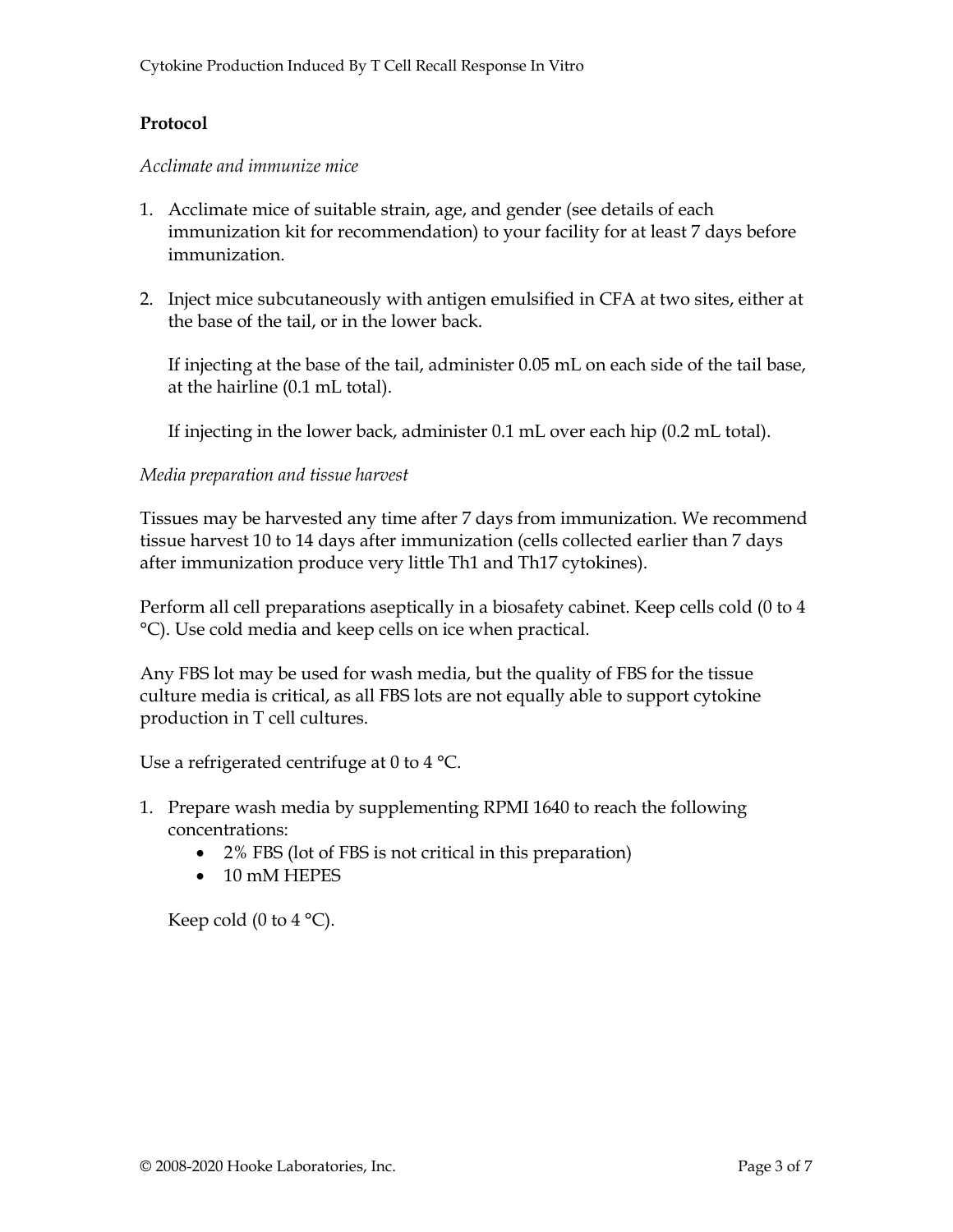- 2. Prepare tissue culture media by supplementing RPMI 1640 to reach the following concentrations:
	- $\bullet$  10% FBS
	- 2 mM L-glutamine, 100 IU/mL penicillin, 0.1 mg/mL streptomycin (1% of 100x solution)
	- 1x MEM non-essential amino acids solution (1% of 100x solution)
	- 1 mM sodium pyruvate (1% of 100 mM solution)
	- $5.5x10^{-5}$  M 2-mercaptoethanol (0.1% of 55 mM solution)
	- 10 mM HEPES (1% of 1 M solution)

Keep cold (0 to 4  $^{\circ}$ C).

3. Processing 2 to 5 mice at a time, euthanize mice, spray them with 70% isopropyl alcohol, and remove inguinal lymph nodes and/or spleens – keep them separate. Place spleens and lymph nodes in separate Petri dishes containing 10-15 mL of wash media.

### *Spleen cell suspension preparation*

1. Squash spleens in each Petri dish by pressing several times with the hard end of a 10 mL syringe plunger.

For each Petri dish, place a 70 µm cell strainer in a 50 mL tube. Collect all media and squashed tissue from the Petri dish into the cell strainer.

Using the soft end of a clean 10 mL syringe plunger, press the tissue through the strainer.

Carefully rinse the cell strainer into each tube with  $\sim$ 10 mL of wash media. (Lift one end of strainer off tube to let air escape; this helps avoid spilling material on the outside of the tube, losing cells.)

Repeat for all mice or groups.

Keep cell suspension cold on ice until all tissues have been processed.

- 2. Spin down cells in the 50 mL tubes for 10 minutes at approximately 300 g (do not put cells from more than 5 mice in one tube).
- 3. Carefully discard supernatant (avoid losing cells).
- 4. Resuspend the cell pellet in 2.5 to 3 mL per mouse of cold red blood cell lysing buffer, and keep cold for 4 to 5 minutes while red blood cells lyse.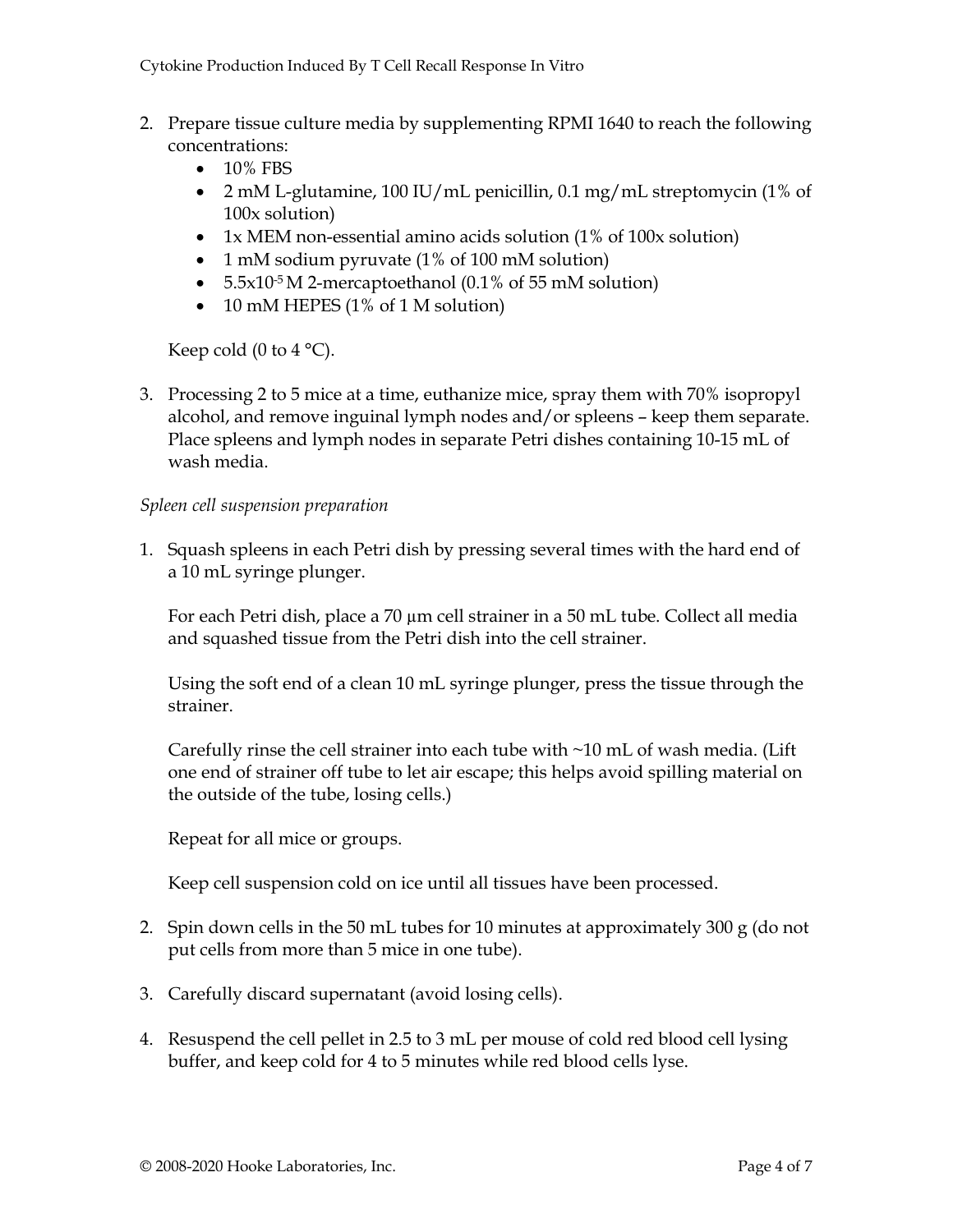5. While red blood cells are lysing, preload 35 mL of cold wash media into each of another set of 50 mL tubes, for use in the next step.

Keep cell suspension cold until cell lysis is complete. This is indicated by the solution becoming clear, bright red (before the lysis is complete, the cell suspension will be opaque red). This typically this takes 4 to 5 minutes. Watch carefully for color change in order to start next step immediately (if unsure, stop lysis after 5 minutes).

- 6. Immediately after cell lysis is complete (within 10 seconds) add the previously prepared 35 mL of cold wash media to the cell suspension in each tube.
- 7. Spin down cells again for 10 minutes at approximately 300 g, discard supernatant.
- 8. Resuspend the cells in  $\sim$ 5 mL wash media per mouse. Filter suspension through a fresh 70 µm cell strainer to remove clumps of dead cells.
- 9. Spin down cells again, 10 minutes at approximately 300 g, discard supernatant.
- 10. Resuspend the cells in ~5 mL tissue culture media per mouse. Again, filter suspension through a fresh 70  $\mu$ m cell strainer to remove clumps of cells.
- 11. Count cells using Trypan Blue solution. Expected cell number is approximately 150-200 million cells from each mouse.
- 12. Adjust cell number to 8 million/mL and keep on ice until ready to plate into 96 well plate.

### *Lymph node cell suspension preparation*

1. Squash lymph nodes in each Petri dish by pressing several times with the hard end of a 10 mL syringe plunger.

For each Petri dish, place a 70 µm cell strainer in a 50 mL tube. Collect all media and squashed tissue from the Petri dish into the cell strainer.

Using the soft end of a clean 3 mL syringe plunger, press the tissue through the strainer.

Carefully rinse the cell strainer into each tube with  $\sim$ 10 mL of wash media. (Lift one end of strainer off tube to let air escape; this helps avoid spilling material on the outside of the tube, losing cells.)

Repeat for all mice or groups.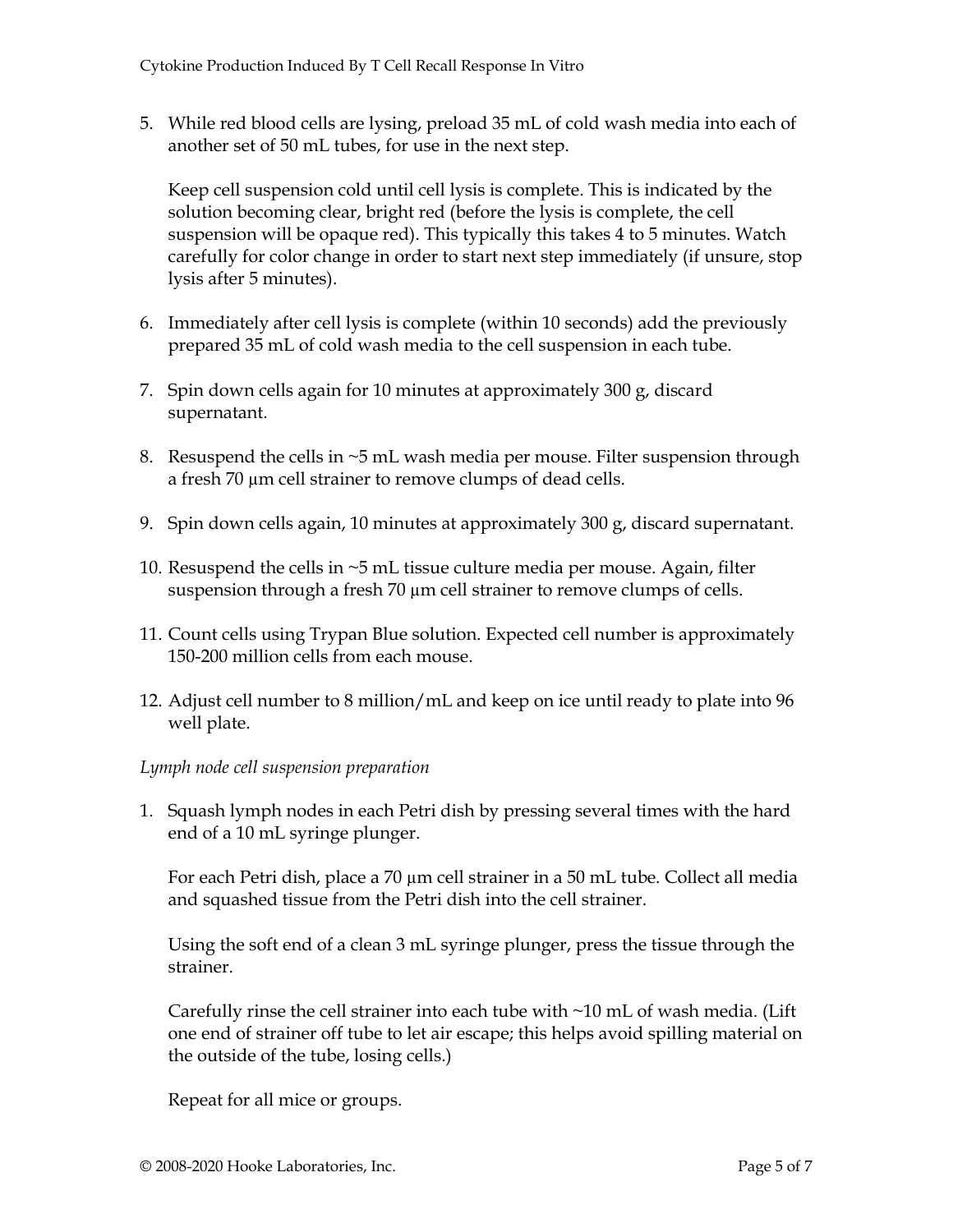Keep cell suspension cold on ice until all tissues have been processed.

- 2. Spin down cells in the 50 mL tubes for 10 minutes at approximately 300 g.
- 3. Carefully discard supernatant.
- 4. Resuspend the cells in ~5 mL wash media per mouse. Filter suspension through a 70  $\mu$ m cell strainer to remove clumps of dead cells.
- 5. Spin down cells again, 10 minutes at approximately 300 g, discard supernatant.
- 6. Resuspend the cells in  $\sim$ 3 mL tissue culture media per mouse. Again, filter suspension through a fresh 70  $\mu$ m cell strainer to remove clumps of cells.
- 7. Count cells using Trypan Blue solution. Expected cell number is approximately 20-40 million cells per mouse.
- 8. Adjust cell number to 8 million/mL and keep on ice until ready to plate into 96 well plate.

#### *Cell culture*

- 1. Dilute the stock 2 mg/mL antigen in TC media (Hooke #DS-0111, DS-0121, DS-0131, or DS-0141) to 40  $\mu$ g/mL with tissue culture media (a 50-fold dilution).
- 2. Make 6 to 7 serial 3-fold dilutions starting with the 40 µg/mL solution (these are 2x of the final concentrations that will be in the cultures). Use TC media alone (without antigen) as a negative control.
- 3. Add 100  $\mu$ L of the cell suspension into each well of the 96 well plate. In order to have a uniform number of cells in each well, gentle but continuous mixing of the cell suspension is necessary while plating the cells into 96 well plates.
- 4. Add 100 µL of each peptide dilution (as well as TC media only negative control) into appropriate wells of the 96 well plate. (Plating in triplicates is recommended.)
- 5. Culture for 70-72 hours,  $37 \text{ °C}$ ,  $5\%$  CO<sub>2</sub>, humidified.
- 6. Collect supernatants.

Measure cytokine concentration.